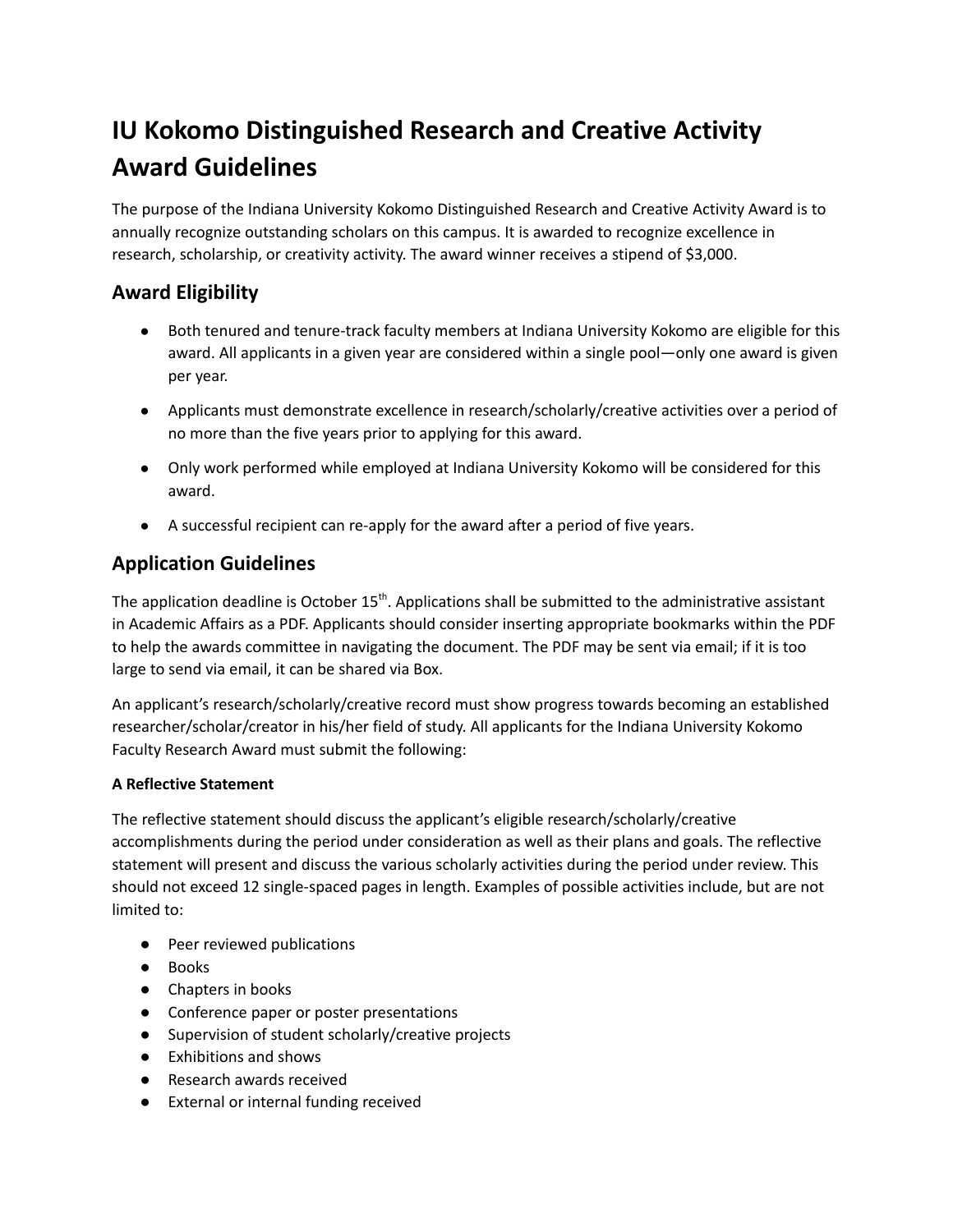- Scholarly/creative works in progress
- Plans for future scholarly/creative works

It is not sufficient to merely list activities, they should be explained and discussed, thus supplying the committee with information to make an evaluation. As part of their reflective statement, applicants are encouraged to provide evidence relevant to their discipline regarding of the quality and impact of the work. Examples of possible evidence include, but are not limited to:

- Measures of journal or publisher quality
- Measures of conference quality
- Citations of publications
- Indications of exhibition venue quality or show selectivity
- Awards or recognition that publications or works received
- Evidence of innovative research done in collaboration with a community partner
- Evidence of using one's disciplinary expertise to address and/or solve community problems (reports, white papers, proposals, etc.)
- Letters of support or reviews from community partners addressing community impact of the research partnerships and outcomes
- Unsolicited reviews from peers in the discipline

Applicants may also discuss other research/scholarly/creative activities, such as:

- Editing a journal
- Serving as curator or juror of an exhibit
- Reviewing articles for publications
- Reviewing research grants
- Serving as an invited speaker
- Public scholarship, such as newspaper articles, broadcast interviews, or blogs

Within the reflective statement, the applicant must also explain their contribution in the production of each work, along with the contributions of any others to the work. The goal here, given that much scholarship is collaborative and joint-authored, is for the author to clarify her contributions while giving fair credit to the work of others. Where appropriate, indicate student coauthors.

#### **Evidence of Work**

The applicant should also include in their application evidence of their work. This includes copies of articles published, books published (or a few pages from books), conference posters/papers, etc. It also includes copies of any creative works, or links to such copies on the Internet. For grants and awards, copies of award letters may be submitted as evidence. Works in progress can also be included.

#### **Letter of Support**

The applicant must supply a letter of support from the appropriate Dean/Chair. This letter should clarify the unit's standards for excellence in research or creative work and explain how the applicant's performance relates to the norms in his or her field of research or creative activity (e.g. norms on the number of co-authors in a publication, publication and presentation quality, grant or funding size, etc.).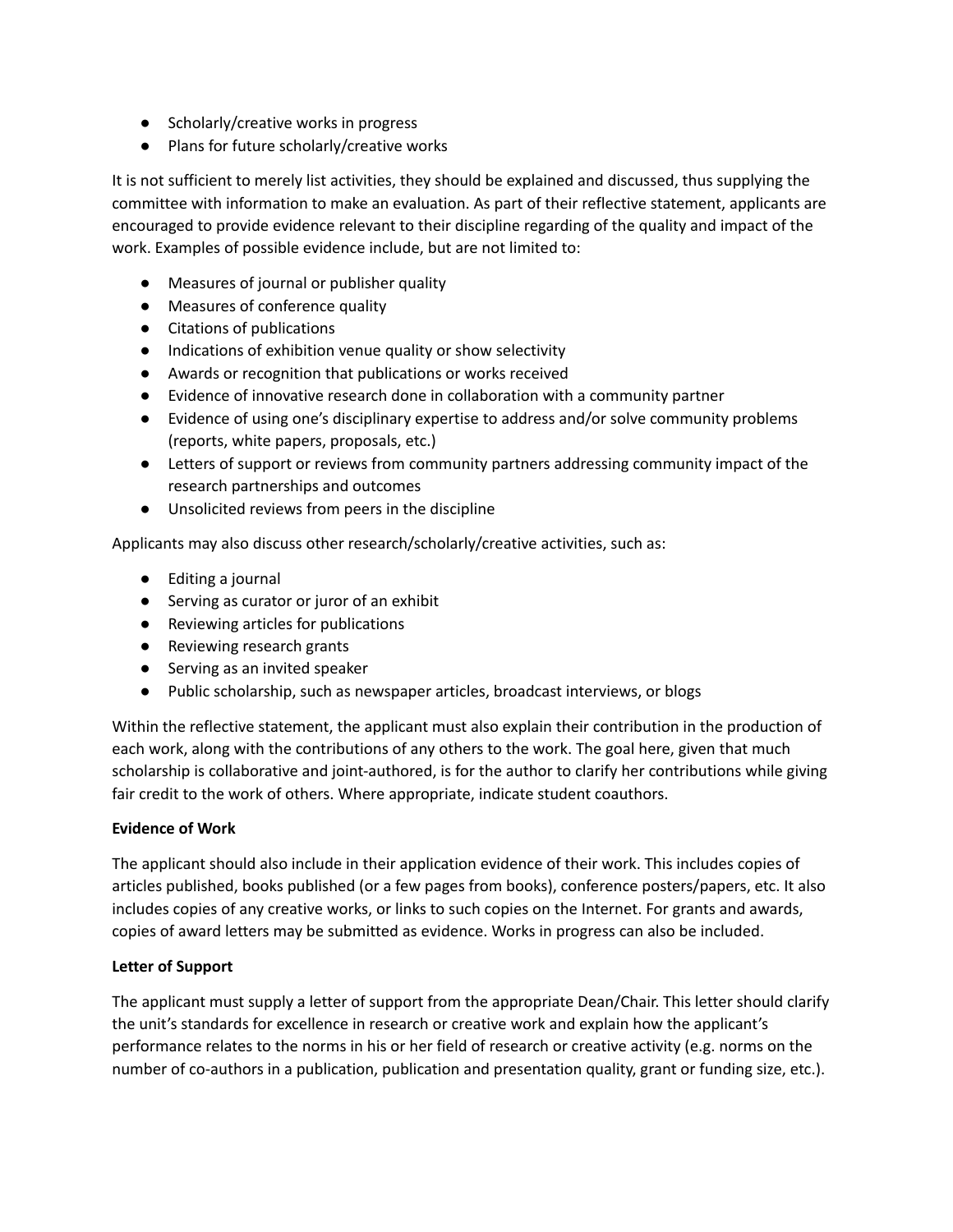Applicants may also include letters of support from peers in their field if the letters would help define the quality and impact of an applicant's research.

#### **Curriculum Vitae**

The applicant shall supply a *curriculum vitae* which includes all publications, presentations, funding, fellowships, etc.

## **Faculty Research and Creative Activity Awards Selection Committee**

The Faculty Research Creative Activity Awards Selection Committee is an administrative committee appointed by the office of the Executive Vice Chancellor for Academic Affairs, as explained here: [http://www.iuk.edu/academic-affairs/resources/committee-guidelines.php.](http://www.iuk.edu/academic-affairs/resources/committee-guidelines.php) The committee is tasked with applying the established criteria and procedures for the award to make a recommendation to the Vice Chancellor for Academic Affairs as to who should receive the campus's research and creative activity awards.

The EVCAA's office shall appoint a chair to the committee. The chair will review the applications received and contact the applicants in case any relevant information is missing.

### **Award Criteria**

The committee shall use the following criteria in selecting a winner.

- 1. Quantity of research/scholarly/creative accomplishments and activities: The committee shall consider the overall number of research/scholarly/creative accomplishments and amount of research/scholarly/creative activities of the faculty member within the five-year timeframe of the award. The committee should include in their judgment the differences in length and scope of the accomplishments and the effort they take. For example, the committee shall not merely count the number of publications, but also consider the length, scope and customary effort it takes to produce such publications; two brief research notes likely are not worth more than one lengthy book. In addition, the committee should consider disciplinary differences in research output and activities. This criteria is not limited to publication but includes all research/scholarly/creative accomplishments and activities. If necessary, the committee may request additional information from applicants in order to better evaluate the applicant's contribution to their discipline.
- 2. Quality of research/scholarly/creative accomplishments and activities: The committee shall consider the overall quality and impact of the scholarly activity, both per accomplishment and as a whole.

#### **Protocol for Research Award Submission/Selection**

- 1. The selection committee may decide not to award the award in a particular year if it deems that that there is no candidate with sufficient accomplishments.
- 2. The selection committee shall not bestow an award to someone when they have significant concerns about the ethics or integrity of the applicant's scholarship.